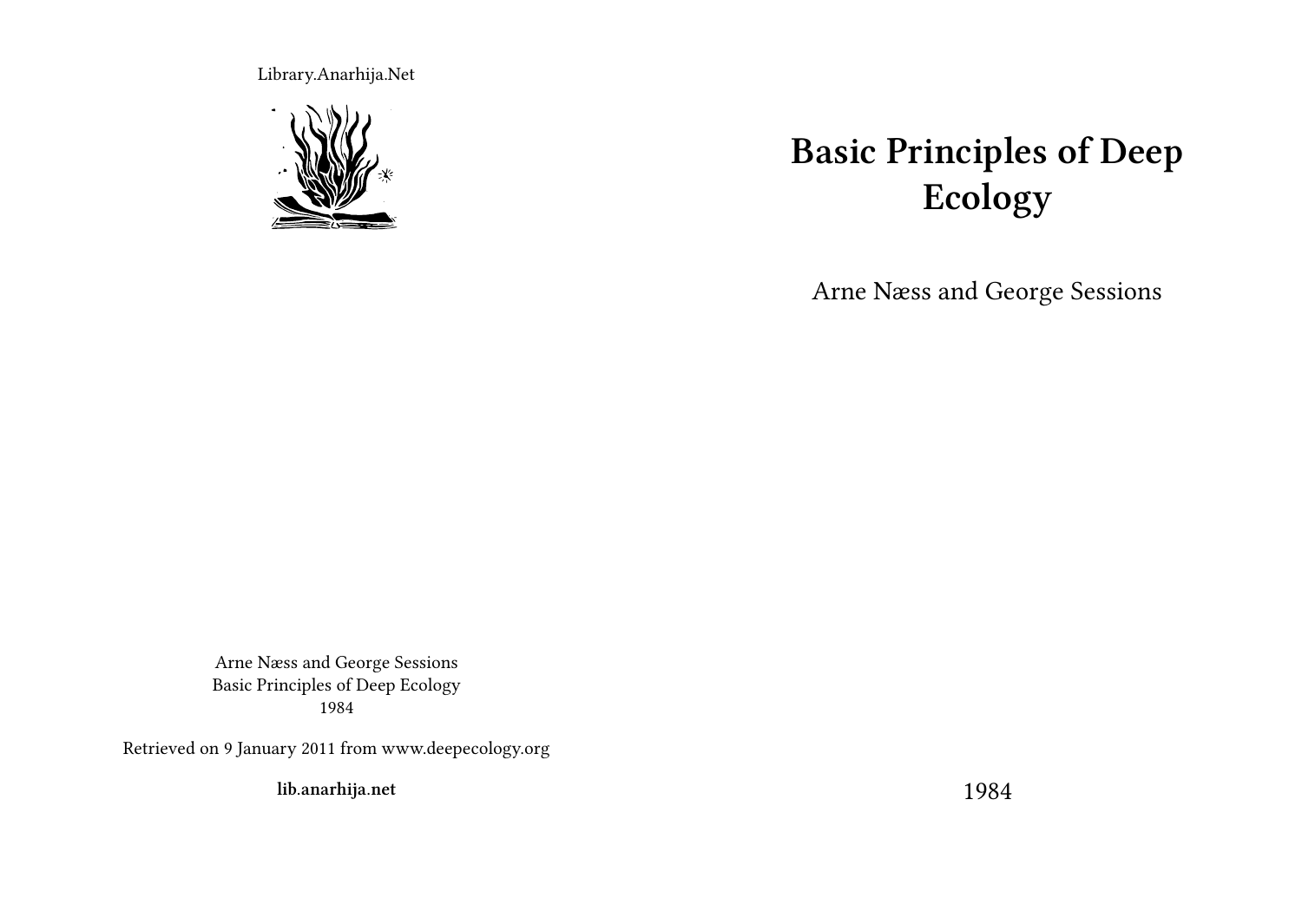## **Contents**

Basic Principles . . . . . . . . . . . . . . . . . . . . . . . 3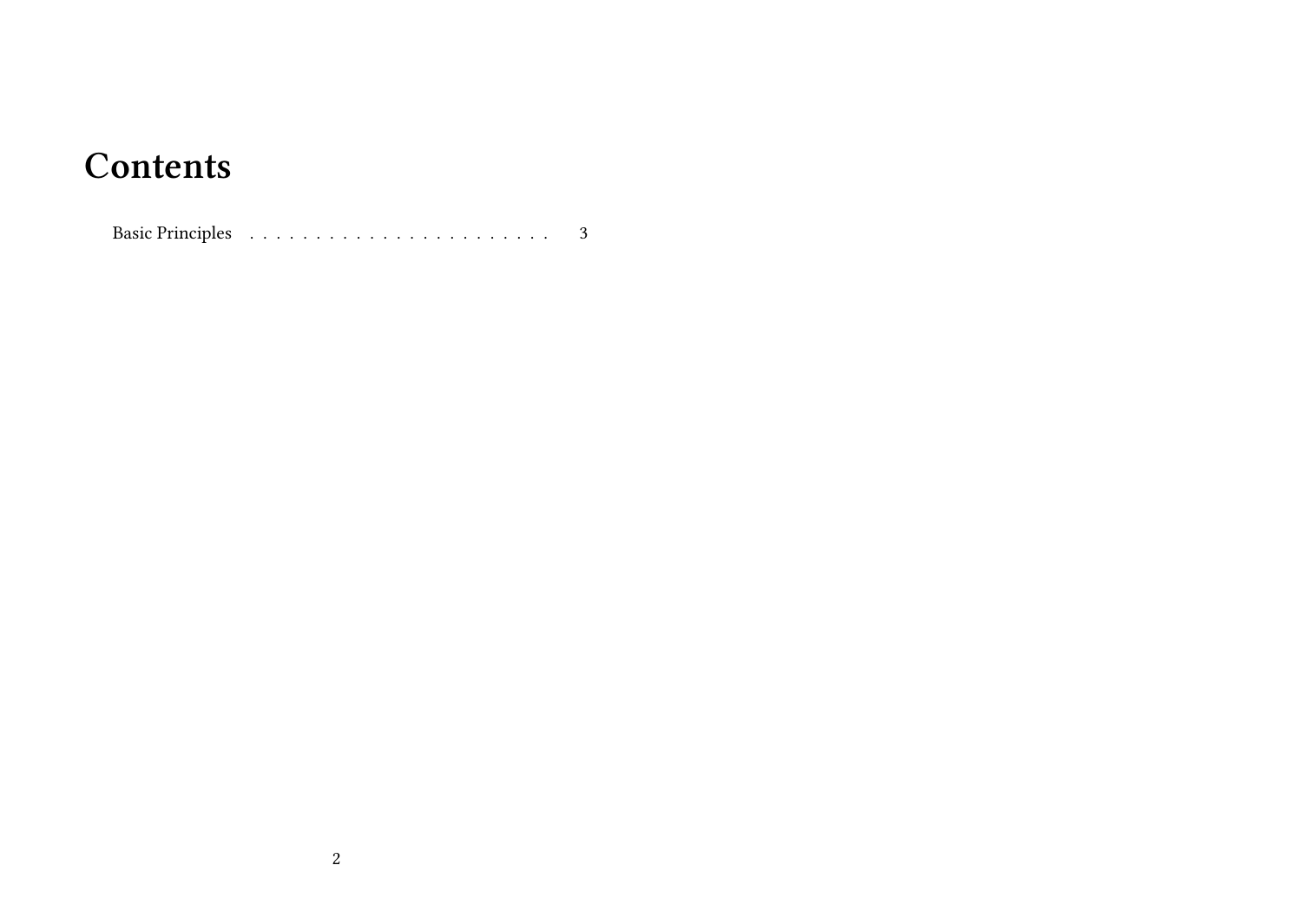In April 1984, during the advent of Spring and John Muir's birthday, George Sessions and Arne Næss summarized fifteen years of thinking on the principles of deep ecology while camping in Death Valley, California. In this great and special place, they articulated these principles in a literal, somewhat neutral way, hoping that they would be understood and accepted by persons coming from different philosophical and religious positions.

Readers are encouraged to elaborate their own versions of deep ecology, clarify key concepts and think through the consequences of acting from these principles.

## **Basic Principles**

1. **The well-being and flourishing of human and nonhuman Life on Earth have value in themselves (synonyms: intrinsic value, inherent value). These values are independent of the usefulness of the non-human world for human purposes.**

This formulation refers to the biosphere, or more accurately, to the ecosphere as a whole.This includes individuals, species, populations, habitat, as well as human and nonhuman cultures. From our current knowledge of all-pervasive intimate relationships, this implies a fundamental deep concern and respect. Ecological processes of the planet should, on the whole, remain intact. "The world environment should remain 'natural'" (Gary Snyder).

The term "life" is used here in a more comprehensive nontechnical way to refer also to what biologists classify as "nonliving"; rivers (watersheds), landscapes, ecosystems. For supporters of deep ecology, slogans such as "Let the river live" illustrate this broader usage so common in most cultures.

<sup>&</sup>lt;sup>1</sup> Tom Regan, "The Nature and Possibility of an Environmental Ethic," *Environmental Ethics* 3 (1881), pp. 19–34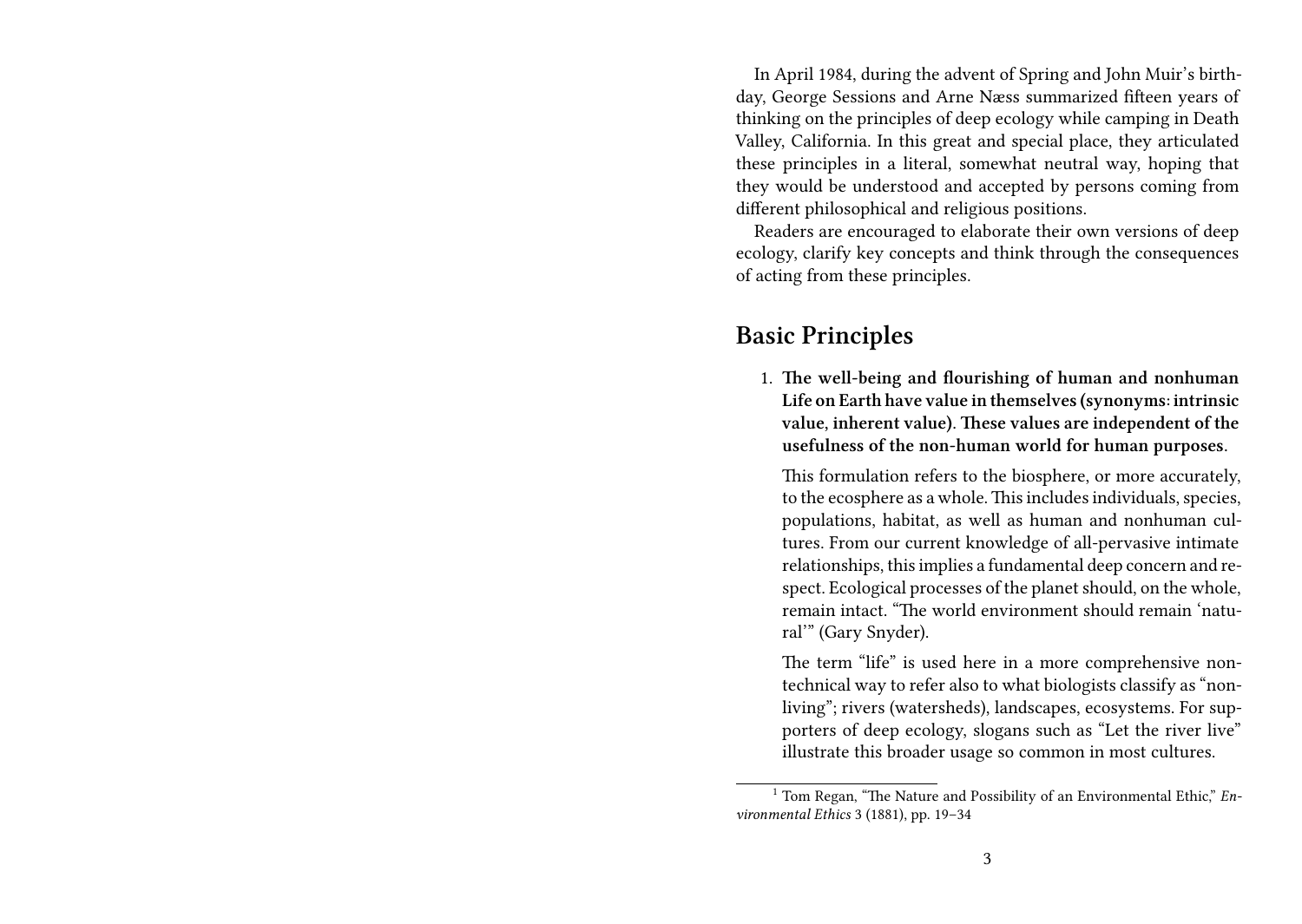Inherent value as used in (1) is common in deep ecology literature ("The presence of inherent value in a natural object is independent of any awareness, interest, or appreciation of it by a conscious being.")<sup>1</sup>

2. **Richness and diversity of life forms contribute to the realization of these values and are also values in themselves.**

More technically, this is a formulation concerning diversity and complexity. From an ecological standpoint, complexity and symbiosis are conditions for maximizing diversity. Socalled simple, lower, or primitive species of plants and animals contribute essentially to the richness and diversity of life. They have value in themselves and are not merely steps toward the so-called higher or rational life forms. The second principle presupposes that life itself, as a process over evolutionary time, implies an increase of diversity and richness. The refusal to acknowledge that some life forms have greater or lesser intrinsic value than others (see points 1 and 2) runs counter to the formulations of some ecological philosophers and New Age writers.

Complexity, as referred to here, is different from complication. Urban life may be more complicated than life in a natural setting without being more complex in the sense of multifaceted quality.

#### 3. **Humans have no right to reduce this richness and diversity except to satisfy** *vital* **needs.**

The term "vital need" is left deliberately vague to allow for considerable latitude in judgment. Differences in climate and related factors, together with differences in the structures of societies as they now exist, need to be considered (for some Eskimos, snowmobiles are necessary today to satisfy vital needs).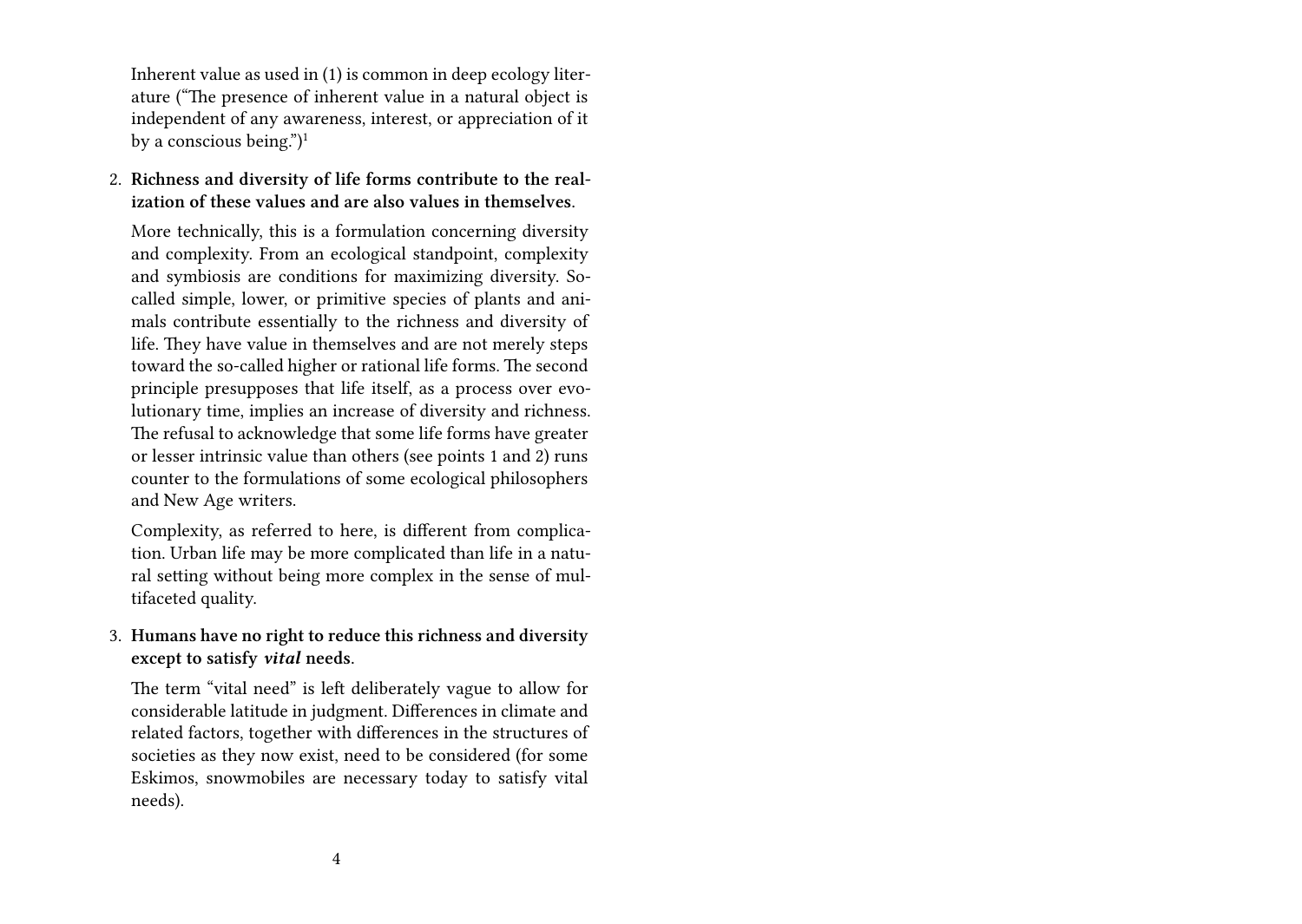So-called soft, intermediate, and alternative technologies are steps in this direction.

7. **The ideological change is mainly that of appreciating life quality (dwelling in situations of inherent value) rather than adhering to an increasingly higher standard of living. There will be a profound awareness of the difference between big and great.**

Some economists criticize the term "quality of life" because it is supposed to be vague. But on closer inspection, what they consider to be vague is actually the nonquantitative nature of the term. One cannot quantify adequately what is important for the quality of life as discussed here, and there is no need to do so.

8. **Those who subscribe to the foregoing points have an obligation directly or indirectly to try to implement the necessary changes.**

There is ample room for different opinions about priorities: what should be done first, what next? What is most urgent? What is clearly necessary as opposed to what is highly desirable but not absolutely pressing?

People in the materially richest countries cannot be expected to reduce their excessive interference with the nonhuman world to a moderate level overnight. The stabilization and reduction of the human population will take time. Interim strategies need to be developed. But this in no way excuses the present complacency — the extreme seriousness of our current situation must first be realized. But the longer we wait the more drastic will be the measures needed. Until deep changes are made, substantial decreases in richness and diversity are liable to occur: the rate of extinction of species will be ten to one hundred times greater than any other period of earth history.

4. **The flourishing of human life and cultures is compatible with a substantial decrease of the human population. The flourishing of nonhuman life requires such a decrease.**

The United Nations Fund for Population Activities in their State of World Population Report (1984) said that high human population growth rates (over 2.0 percent annum) in many developing countries "were diminishing the quality of life for many millions of people." During the decade 1974–1984, the world population grew by nearly 800 million — more than the size of India. "And we will be adding about one Bangladesh (population 93 million) per annum between now and the year 2000."

The report noted that "The growth rate of the human population has declined for the first time in human history. But at the same time, the number of people being added to the human population is bigger than at any time in history because the population base is larger."

Most of the nations in the developing world (including India and China) have as their official government policy the goal of reducing the rate of human population increase, but there